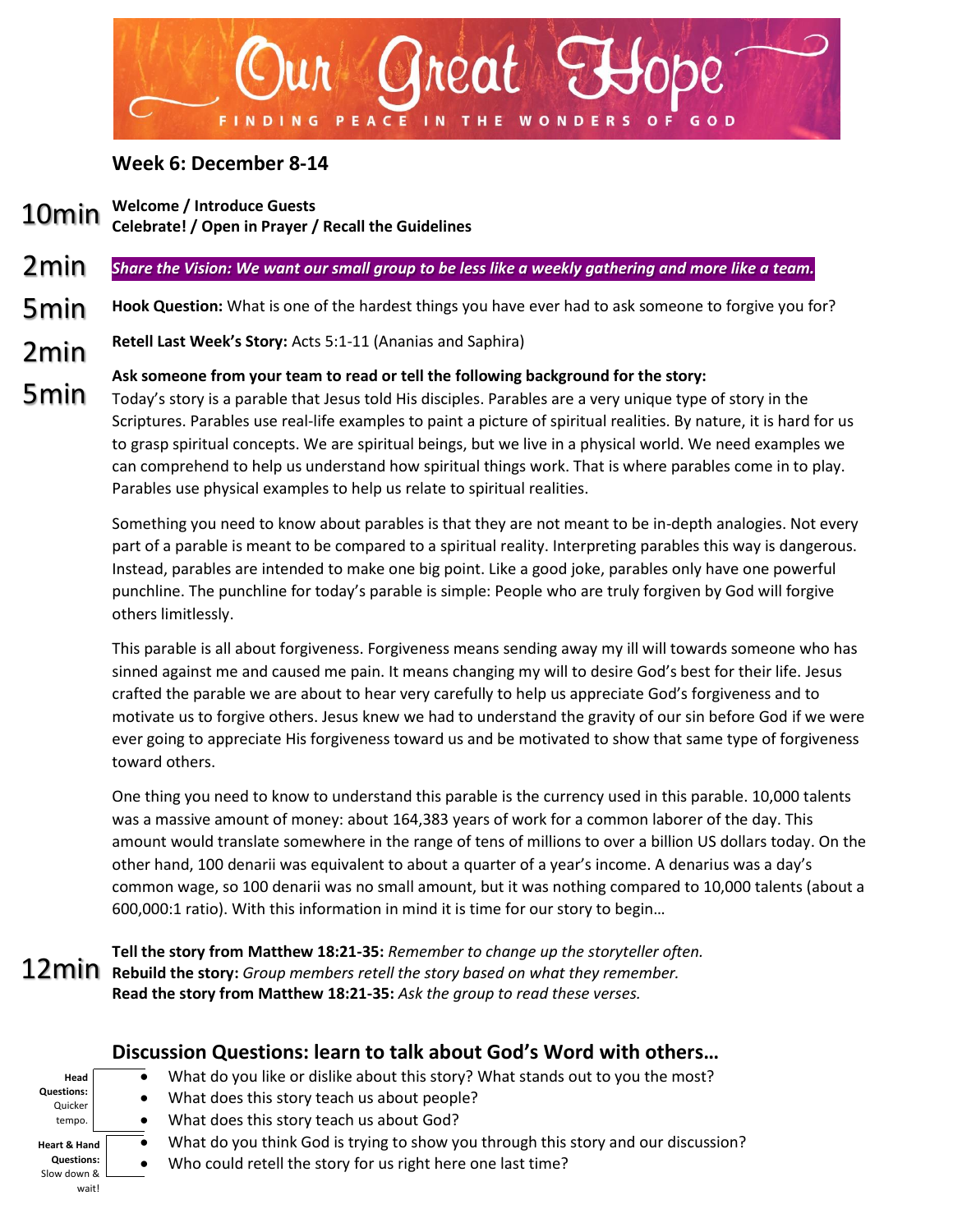*Thank your storyteller for sharing the Word. Ask for a volunteer storyteller for next week. Close In prayer.*